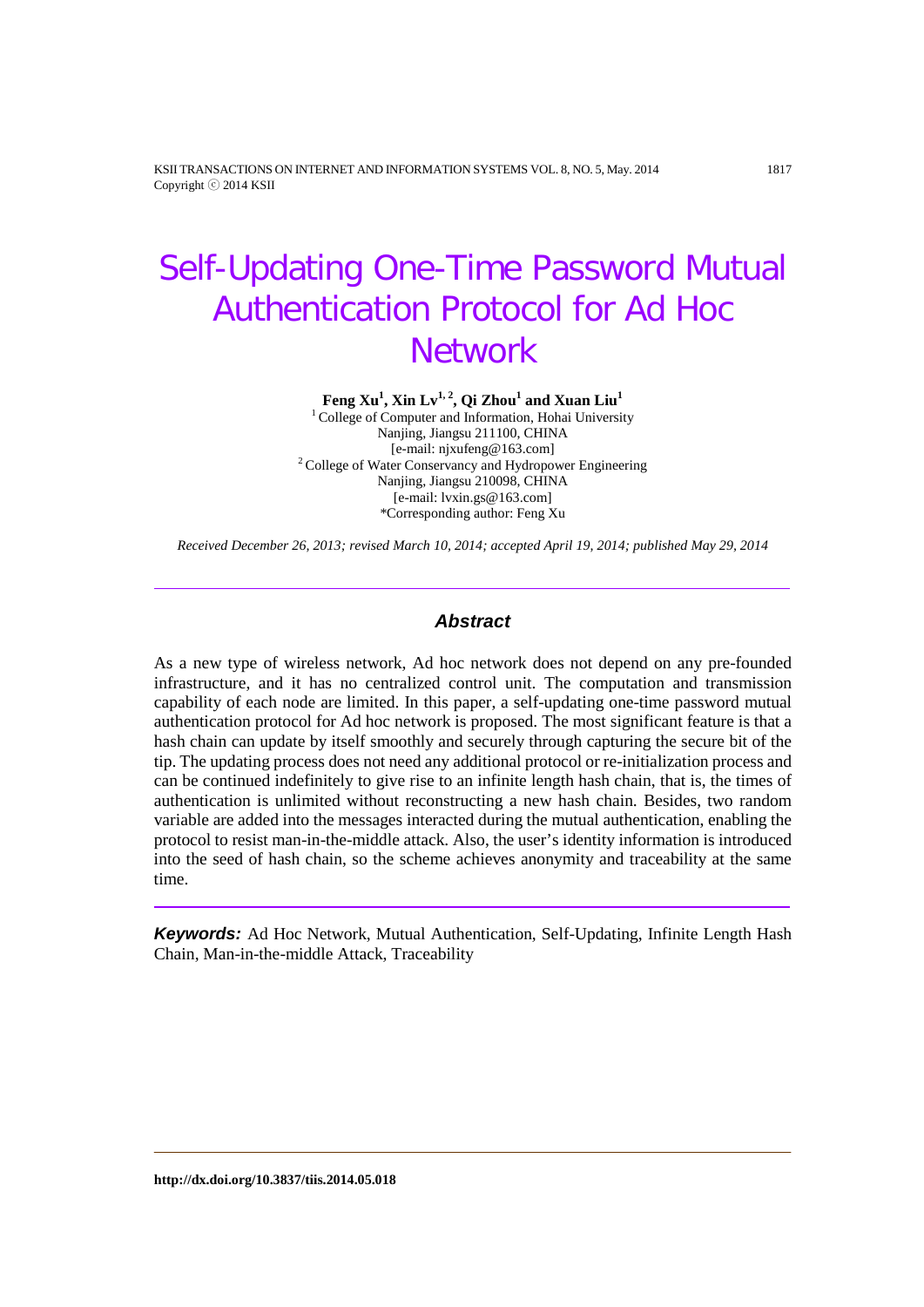## **1. Introduction**

As a new type of wireless network, Ad hoc network does not depend on any pre-founded infrastructure, and it has no centralized control unit. The computation and transmission capability of each node are limited. The interconnection and data transmission between the nodes can be achieved through MultiHop. Ad Hoc network has the advantages such as self-organized, dynamics, and invulnerability. However, it is open to all kinds of attacks, and obviously, the traditional security techniques cannot directly apply in the Ad hoc network, meanwhile, the existed security techniques used in Ad hoc do not address the security problems properly. Therefore, the effective methods, such as authentication, data protection, privacy-preserving, has drawn more and more concerns. Among them, authentication is the basis of communication, considering limited computing and transmitting power of each node, how to design a lightweight and secure authentication protocol has become a research hotspot.

In 1981, Lamport [1] firstly suggested the concept of one-time password based on hash function. It adds uncertain factors into the identity information sending to the server, making the message varied in each time. This method can effectively resist intercept/replay attack, but the amount of encryptions needed in the protocol is a heavy burden for the user. Later, Haller refined this method as S/KEY standard [2]. In succeeding research, one-time pass word authentication also can be implemented in two other ways: time synchronization and challenge/response. The former requires the user and the server keep time synchronized, the two parties use the identical time as calculating factor to generate one time password, and then carry out identity authentication. In the latter way, the server sends "challenge" to the user, and authenticates the identity of the user based on its "response".

Sandirigama et al. [3] proposed a simple and secure authentication protocol (SAS) for enhancing security level apart from low processing, storage and transmission overheads. Tsuji et al. [4] improved SAS, it reduces 40% overhead of hash function adaptation, and the method has a mutual authentication phase which keeps synchronous data communications in an authentication procedure.

The traditional one-time password authentication protocol has a shortcoming that the time of authentication is limited. When the authentication times up to a certain value, the re-initialization is required. Yeh et al. [5] proposed a secure one-time password authentication scheme using smart cards. The scheme is free from any of server spoofing attacks, replay attacks, and off-line dictionary attacks. A session key here is also established to provide confidentiality. Goyal et al. [6] constructed a N/R One Time Password System. The basic idea is have the server aid the client computation by inserting "breakpoints" in the hash chains. Client computational requirements are dramatically reduced without any increase in the server computational requirements and the number of times a client may login before the system has to be reinitialized is also increased significantly. Zhang et al. [7] designed a novel scheme with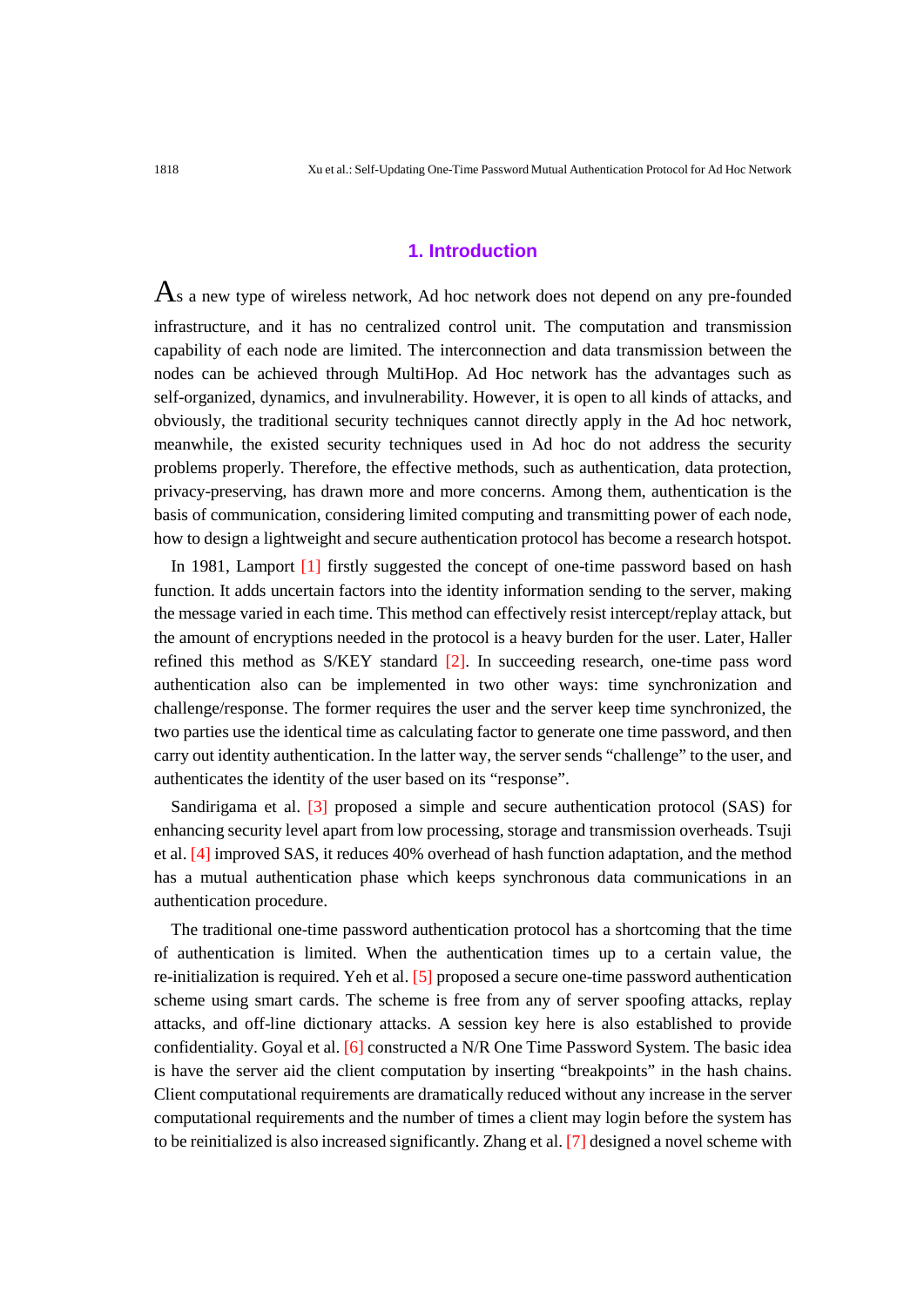a new kind of hash chain. It achieves self-updating, fine-authentication and proactive updating, and the updating process is smooth, secure and efficient which does not need additional protocols or an independent re-initialization process. In 2008, Chefranov [8] changed the traditional construction of backward hash chain. Under C/S model, the proposed scheme based on infinite forward stepping hash chains, and not requiring re-initialization after a certain number of authentications. Wang et al. [9] proposed a novel multi-party key agreement scheme with password authentication and sharing password evolvement. The password is not only used to authenticate the mobile node's secret keys, but also used to encrypt alternating information between mobile nodes. The freshness and security of passwords are guaranteed by sharing password evolvement every time in mobile node's secret keys authentication and key agreement. Li et al. [12] proposed a two-layer authentication protocol for wireless ad hoc networks, without adopting public key computations to provide secure and anonymous communication, then it can be efficiently implemented on small ad hoc devices, moreover, the protocol accomplishes mutual authentication, session key agreement, and along with integration of non-PKI techniques, the source node can anonymously interact with the destination node. Later, to remedy the security weaknesses existed in the authentication scheme introduced by He et al. [13], such as attacks against the user anonymity, lack of user friendliness and so on, a novel privacy-preserving authentication scheme which is immune to various known types of attack was proposed in [14], and the scheme is practical for mobile wireless networking. Paterson et al. [15] considered the use of one-time passwords in the context of password-authenticated key exchange (PAKE), which allows for mutual authentication, session key agreement, and resistance to phishing attacks, and advanced a general technique for building a secure one-time-PAKE protocol from any secure PAKE protocol, based on describing a security model for the use of one-time passwords. Eldefrawy et al. [16] proposed a one-time password system, involving two different nested hash chains, which provide the authentication seed updating and the OTP production respectively. The system achieves some favourable properties, such as non-restricted one-time password generation.

Based on the above analysis, one-time password authentication protocol has characteristics of simple designation, lightweight computational overhead and high efficiency, which are suitable for Ad hoc network. But the existed methods have relative demerits as well as merits. In this paper, a self-updating one-time password mutual authentication protocol for Ad hoc network is proposed. Through capturing the secure bit of the tip of a new chain, a hash chain can update by itself smoothly, also can be continued indefinitely to give rise to an infinite length hash chain. We add identity information into authentication process, making the protocol to resist man-in-the-middle attack, and achieve anonymity and traceability at the same time.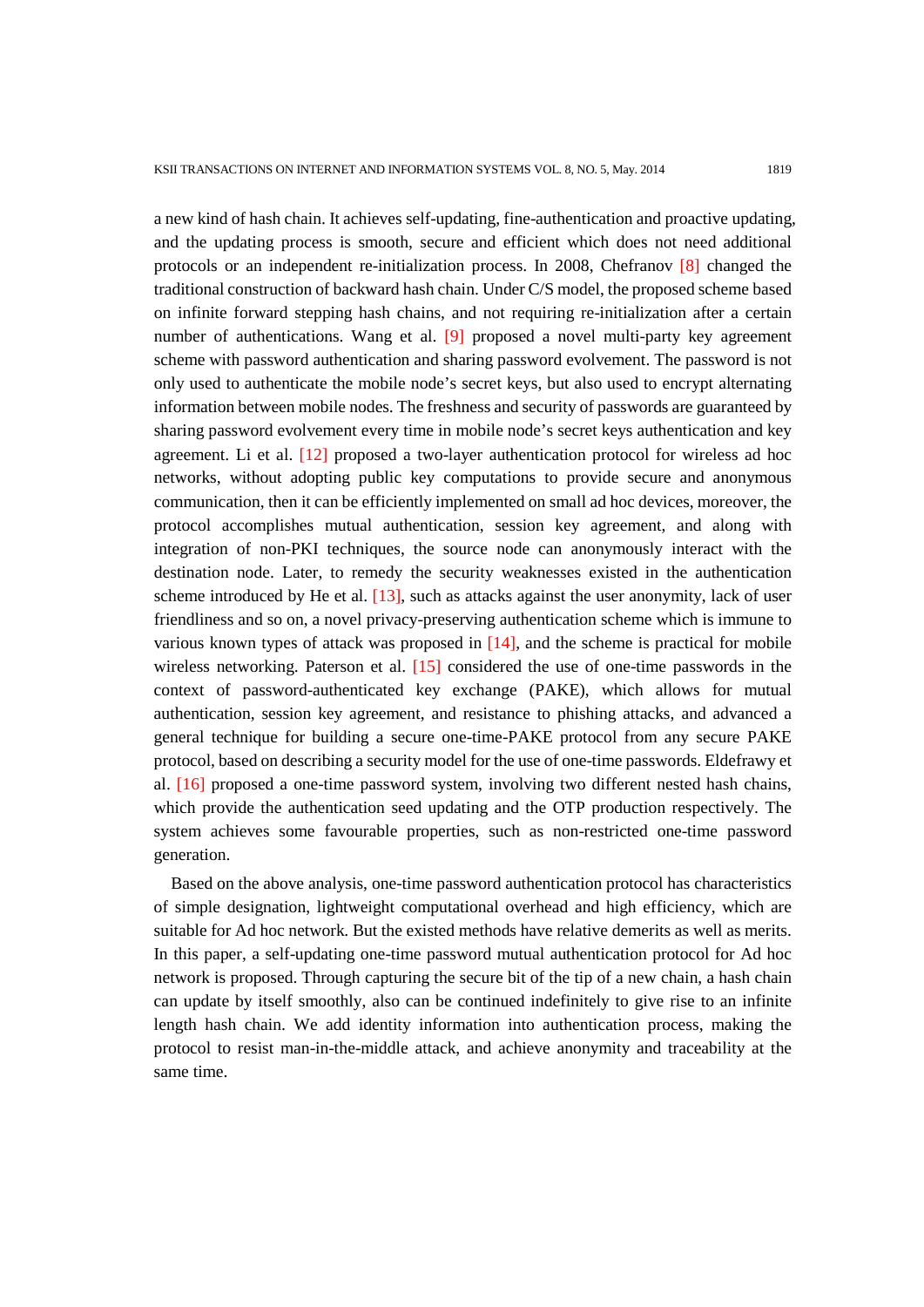## **2. Preliminaries**

#### **2.1 Hard-Core Predicate** [10]

General speaking, a polynomial-time predicate *b* is called a hard-core of a function *f* if each efficient algorithm, given  $f(x)$ , can guess  $b(x)$  with success probability that is only negligibly better than one-half.

**Definition 1** (Hard-Core Predicate) A polynomial-time-computable predicate  $b: \{0,1\}^* \to \{0,1\}$  is called a hard-core of a function f for each probabilistic polynomial-time algorithm *A'*, each positive polynomial  $p(\cdot)$ , and all sufficiently large *n* has  $Pr[A'(f(U_n))] = b(U_n)] \leq \frac{1}{2} + \frac{1}{p(n)}$ .  $U_n$  is a random variable uniformly distributed in  ${0,1}^n$ .

# **2.2 Hash Chain**

**Definition 2** (Hash Chain) Select a cryptographic secure hash function *h* with security parameter  $k: \{0,1\}^* \to \{0,1\}^k$ . Pick a seed *s* randomly and apply *h* recursively *N* times to an initial seed *s* to generate a hash chain. The tip  $\omega$  of the chain equals  $h^N(s)$ .

$$
\omega = h^N(s) = h(h^{N-1}(s)) = h(h(h(...h(s))))
$$
  
 
$$
\underbrace{h(h(n...h(s))))}_{N\text{ Times}}
$$

## **3. Analysis of the Yeh's Protocol**

The protocol proposed in [5] is a mutual authentication protocol, utilizing hash chain to construct one-time password. The scheme has been divided into two phases: registration and authentication. *C* denotes the user and *S* denotes the server.

#### **3.1 Registration**

- 1)  $C \leftarrow S$  : *SEED* ;
- 2)  $C \leftarrow S : N$ , *SEED*  $\oplus D_0$ ,  $h(D_0)$ ;
- 3)  $C \rightarrow S : p_0 \oplus D_0$

 $p_t = h^{N-t} (K \oplus SEED), t \ge 0, K$  is the user's private key, *N* is the length of hash chain before reconstruction,  $N \gg 1$ ,  $D_0$  is a temporary authenticating random number generated by the server.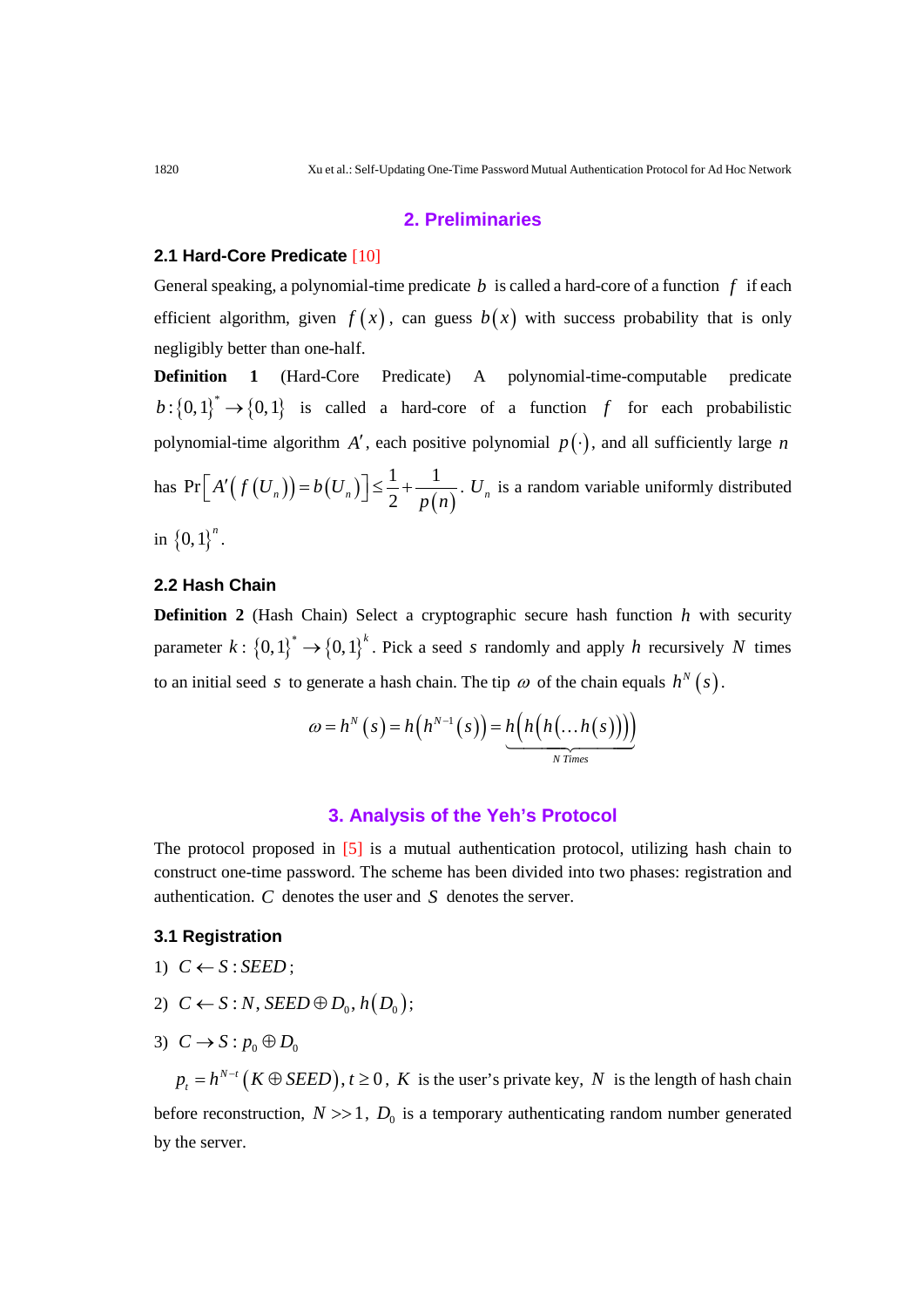## **3.2 Authentication**

- 1)  $C \leftarrow S : Mt = (M_{t_1}, M_{t_2}, M_{t_3}) = (N t, SEED \oplus D_t, h(D_t) \oplus p_{t-1})$  with  $N-1 \ge t \ge 1$  – integer :
- 2) *C* : if  $h(M_{12} \oplus \text{SEED}) \oplus p_{N-M_{11}-1} \neq M_{13}$ , then the user determines that  $M_1$  doesn't come from the server. Stop the process. Otherwise, continue;
- 3)  $C \rightarrow S: U_t = p_t \oplus D_t$ .  $p_t$  is a new password produced by the user, and  $p_{t-1}$  is stored on the server;
- 4) *S* : if  $h(U_t \oplus D_t) = p_{t-1}$ , then the user passes the authentication. Substitute the new password  $p_t = U_t \oplus D_t$  for  $p_{t-1}$ , while let  $t = t+1$ ;

However, the protocol has the following security limits:

- In the protocol, the hash chain has a finite length, thus the number of times a user may login is limited. Furthermore, if the length of hash chain is too long, the computational overhead is intensive for each node although the number of login time is grown; if the length is too short, the hash chain is required to reconstruct frequently, as a result, the registration of a new *SEED* including transmission need to be carried out repeatedly, which obviously increases communication costs and security risks.
- The protocol is vulnerable to man-in-the-middle attack. As long as an attacker masquerades as the server to ask for an authentication, the user's password will be leaked, and then it can utilize the password to impersonate the user, completing the authentication with real server.

Aiming at the security problems above-mentioned, some improvements are made on the Yeh's protocol in the next section.

# **4. Self-Updating One-Time Password Mutual Authentication Protocol for Ad Hoc Network**

The protocol is consisted of two phrases: Initialization and Mutual Authentication.

## **4.1 Initialization**

User *A* and *B* jointly select a secure hash function *h* with a security parameter *N*, and randomly choose a secure *SEED* from  $\{0,1\}^k$ . Select a predicate function  ${B}$ :  ${0,1}^*$   $\rightarrow$   ${0,1}$  as the kernel of *h*. Each user has a unique *ID*. Take user *A* as an example to show the concrete initialization process.

1) Select a random number  $K_A$  as  $A$ 's private key;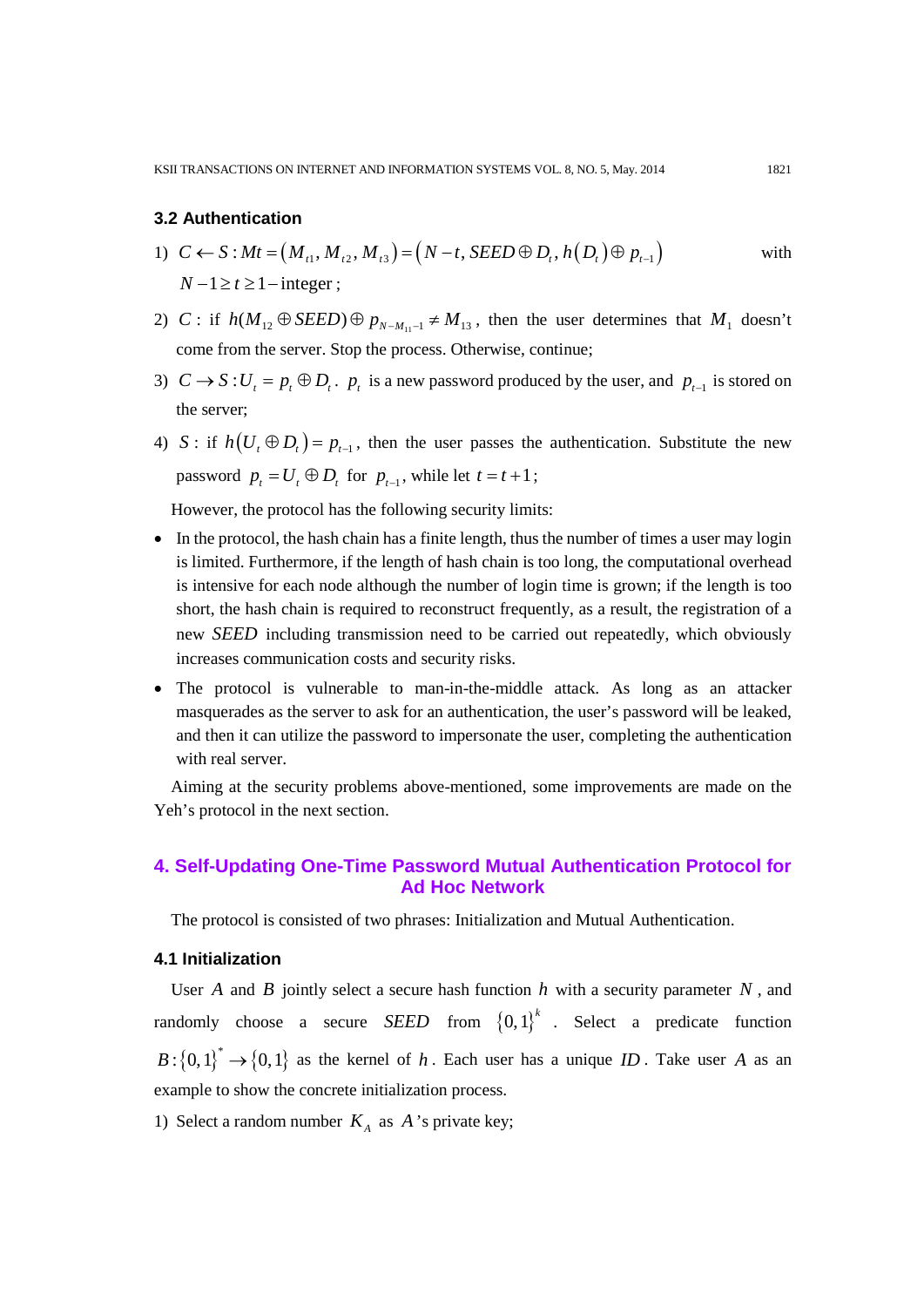- 2) Generate a hash chain  $p_{At} = h^{N-t} (K_A \oplus SEED \oplus h (ID_A))$  with the tip value  $p_{A0}$ , *t* denotes the *t* th time authentication,  $t \ge 0$ , and send  $p_{A0}$  to user *B* securely;
- 3) Randomly select another private key  $K'_{A}$  from  $\{0,1\}^{k}$ , the corresponding tip value is  $p'_{A0}$ . Store  $K'_A$  and  $p'_{A0}$  on local device securely.
- 4) Generate a random number  $D_{At}$ , making  $B(D_{At}) = p'_{Ati}$ ,  $i = 1$  (initial value).

## **4.2 Mutual Authentication**

Generally, the process of *t* th time authentication is as follow.

1) User *A* sends the authenticating information to *B* :

$$
A \to B: MAt1 = (M_{At11}, M_{At12}, M_{At13})
$$
  
=  $(N - t, SEED \oplus D_{At}, h(D_{At}) \oplus p_{B(t-1)})$ 

2) User *B* firstly verifies the authenticity of the information, that is, checks  $h(M_{At12} \oplus SEED) \oplus p_{N-MAT11-1} = M_{At13}$  whether holds or not. If not, stop authenticating. If so, computes  $B(M_{At12} \oplus SEED)$ , and then sends the message back to *A*:

$$
A \leftarrow B : MBt1 = (M_{Bt11}, M_{Bt12}, M_{Bt13})
$$
  
=  $(N - t, SEED \oplus D_{Bt}, h(D_{Bt}) \oplus p_{A(t-1)})$ 

3) User *A* firstly verifies the authenticity of the information, that is, checks  $h(M_{Bt12} \oplus SEED) \oplus p_{N-MBt11-1} = M_{Bt13}$  whether holds or not. If not, stop authenticating. If so, computes  $B(SEED \oplus D_{Bt})$ . Then *A* sends the new password  $p_{At}$  to *B* for the next authentication:

 $A \rightarrow B$ :  $MAt2 = p_{A_t} \oplus D_{B_t}$ 

- 4) User *B* firstly verifies the message whether comes from *A* , that is , checks if  $h(MAt2 \oplus D_{Bt}) = p_{A(t-1)}$ . If so, it returns the new  $p_{Bt}$ :  $A \leftarrow B$ :  $MBt2 = p_{Bt} \oplus D_{At}$ . Substitutes the new  $p_{At} = MAt 2 \oplus D_{Bt}$  for  $p_{A(t-1)}$ , and lets  $t = t + 1$ .
- 5) User *A* firstly checks  $h(MBt 2 \oplus D_{At}) = p_{B(t-1)}$  whether holds or not. If so, substitutes the new  $p_{Bt} = MBt2 \oplus D_{At}$  for  $p_{B(t-1)}$ , and lets  $t = t + 1$ .

After *N* times authentication, user *A* and *B* both obtain *N* th bit tip value of the new hash chain contained in  $D_{\scriptscriptstyle{At}}$  and  $D_{\scriptscriptstyle{Bt}}$ . Once the old hash chain is exhausted, a new one is activated. This process can be continued indefinitely, achieving a hash chain self-updating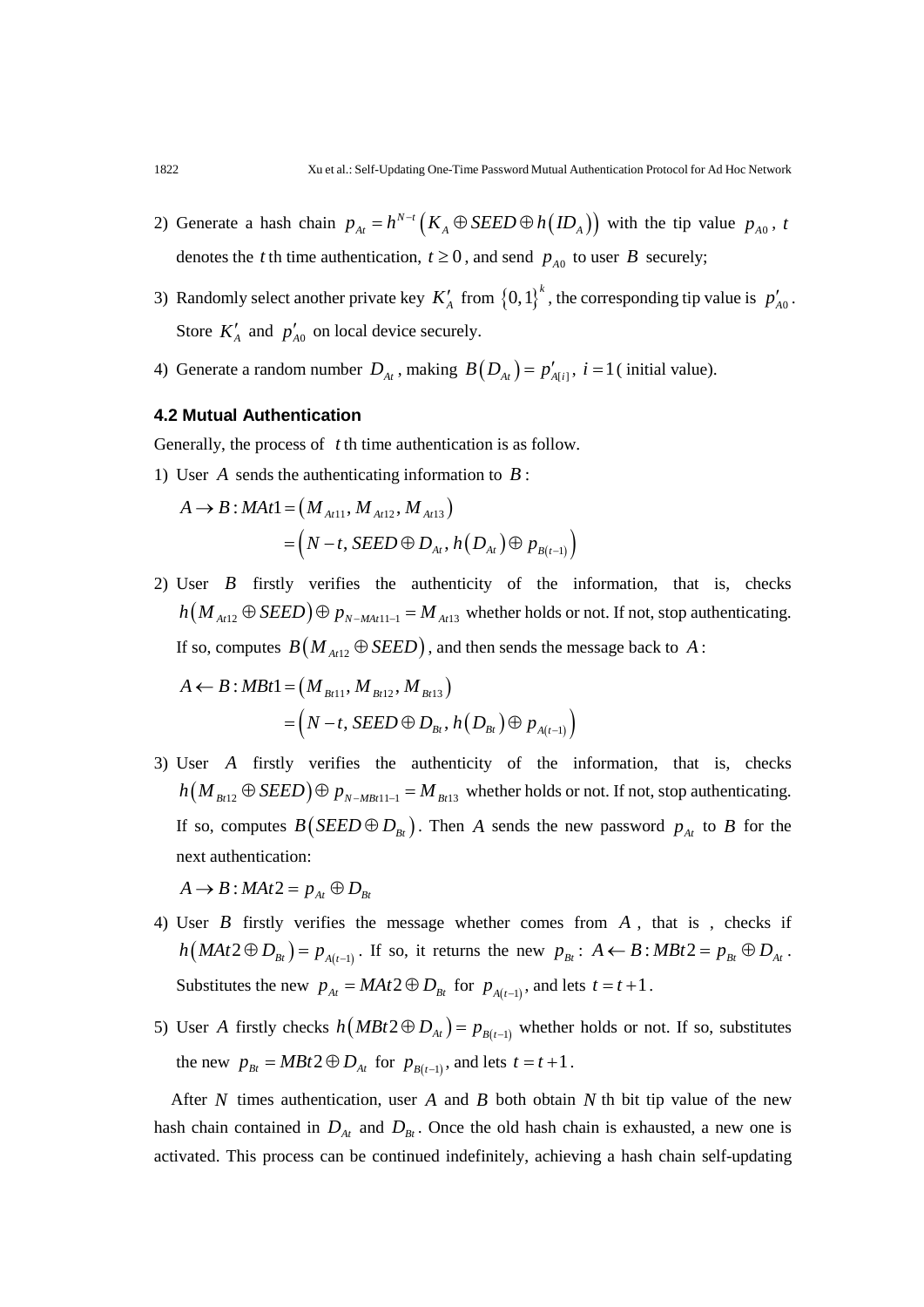smoothly.

**Fig. 1** illustrates the interaction flow between user *A* and *B* to complete the mutual authentication.



**Fig. 1.** The process of the *t* th time authentication

### **5. Security Analysis**

The security of our protocol is totally based on the hash function and hard-core predicate function. If the hash function is one-way and collision resistant, the protocol is provably secure.

1) Anonymity

In our protocol, the node value of one-way hash chain is utilized to process authentication, without exposing any identity information of the user. So, the privacy of the user is preserved.

2) Non-Repudiation

Only the two parties who engaged in the authentication process can produce the value of the hash chain for authenticating, and the others who attempt to generate a valid one is equivalent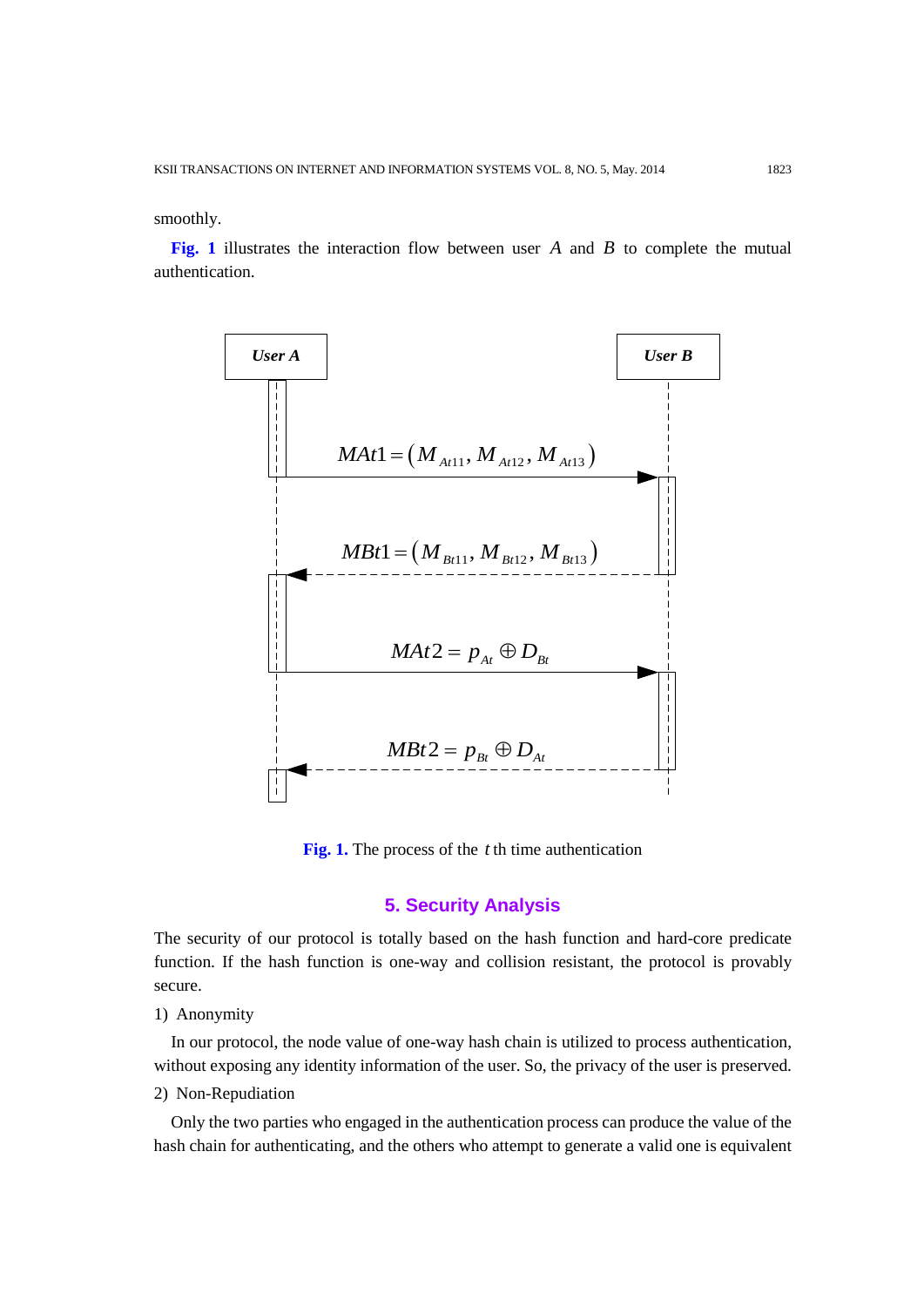to break the properties of hash function, which is computationally infeasible. So, the two parties can not repudiate themselves once the session is established.

#### 3) Traceability

The node value of the hash chain used in each time authentication is generated by the secret seed  $K_A \oplus SEED \oplus h(ID_A)$ , which contains the unique *ID* number of the corresponding user. If something misbehaved happens, the person in charge can be traced through the secret seed.

#### 4) Non-Masquerading

The key message in the authentication process is the node value of hash chain. Any adversary attempts to impersonate user *A* to communicate with the others, it has to present  $h^{N-t-1}(K_A \oplus SEED \oplus h(ID_A))$  correctly, but it does not know  $K_A \oplus SEED \oplus h(ID_A)$ . The only way is try to obtain the hash value from  $h^N\left( K_A \oplus SEED \oplus h\left( ID_A \right) \right)$ . Unfortunately, it is computationally infeasible.

### 5) Resist Replay Attack

If the message *MAt*1 and *MBt*1 have been intercepted by the adversary, it still need to get *MAt*2 and *MBt*2 to launch a replay attack. So it has to find out  $p_{At}$  and  $p_{Bt}$ , but deriving  $p_{At}$  and  $p_{Bt}$  from the known  $p_{A(t-1)}$  and  $p_{B(t-1)}$  is equivalent to break one-way hash function, which is computationally infeasible.

6) Resist Man-In-The-Middle Attack

Literature [11] pointed out Yeh's Protocol [5] is vulnerable to man-in-the-middle attack, and gave the concrete attack method.

(1) The attacker eavesdrops on the *t* th and  $(t-1)$  th authentication, then it can obtain:

$$
C \leftarrow S : Mt = (M_{t1}, M_{t2}, M_{t3}) = (N - t, SEED \oplus D_t, h(D_t) \oplus p_{t-1});
$$
  
\n
$$
C \rightarrow S : U_t = p_t \oplus D_t;
$$
  
\n
$$
C \leftarrow S : M (t+1) = (M_{(t+1)1}, M_{(t+1)2}, M_{(t+1)3})
$$
  
\n
$$
= (N - (t+1), SEED \oplus D_{t+1}, h(D_{t+1}) \oplus p_t);
$$

 $C \to S: U_{t+1} = p_{t+1} \oplus D_{t+1}$ .

(2) Utilizing the stolen information, the attacker forges the password for the  $t + 2$  th authentication:

$$
M'_{(t+2)1} = N - (t+2) = N - t - 2;
$$
  

$$
M'_{(t+2)2} = M_{(t+1)2} = SEED \oplus D_{t+1};
$$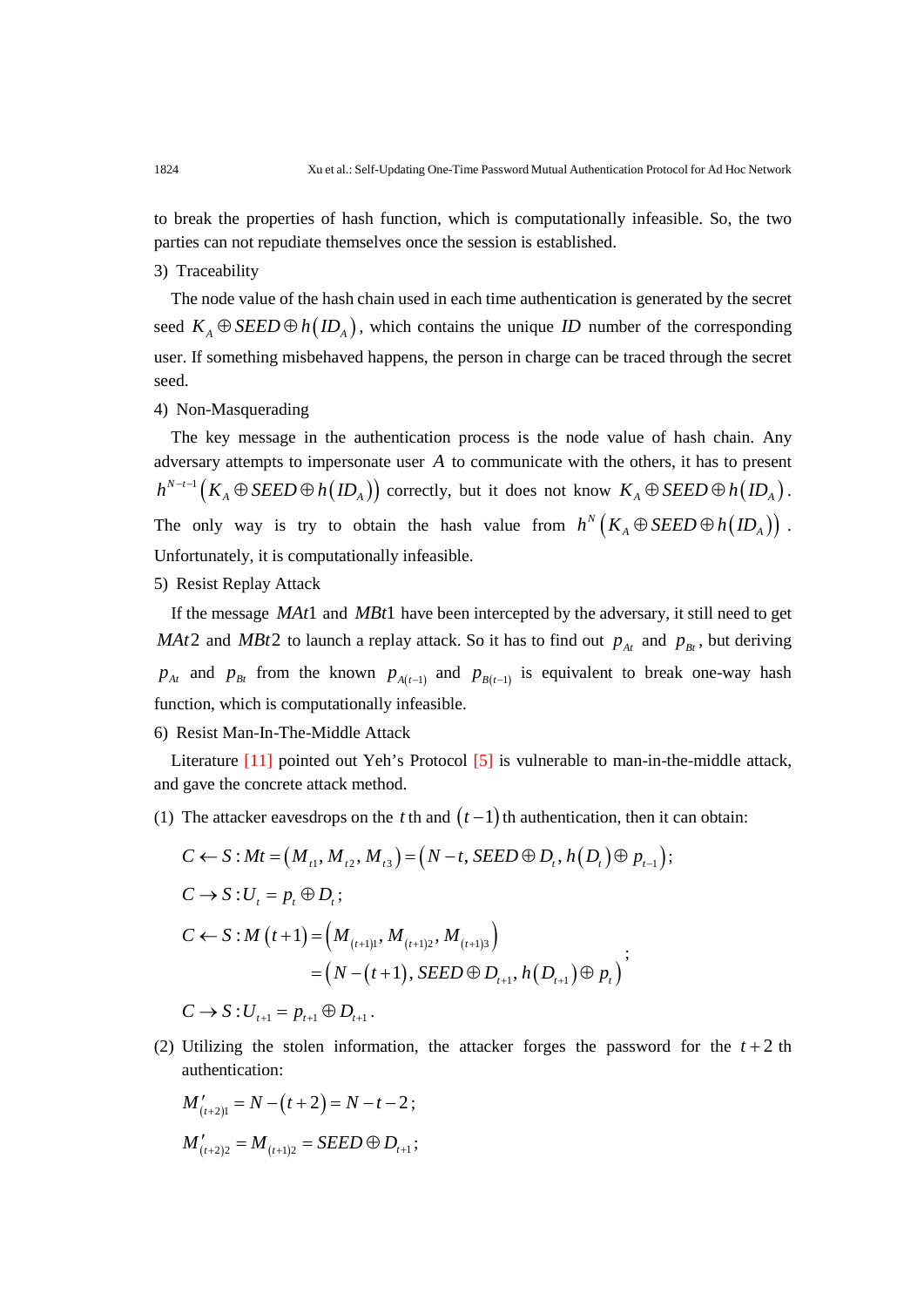$$
M'_{(t+2)3} = M_{(t+1)3} \oplus \Big\{ (M_{t2} \oplus U_t) \oplus (M_{(t+1)2} \oplus U_{t+1}) \Big\}
$$
  
=  $M_{(t+1)3} \oplus \Big\{ ((\text{SEED} \oplus D_t) \oplus (p_t \oplus D_t)) \oplus ((\text{SEED} \oplus D_{t+1}) \oplus (p_{t+1} \oplus D_{t+1})) \Big\}$   
=  $M_{(t+1)3} \oplus \Big\{ (\text{SEED} \oplus p_t) \oplus (\text{SEED} \oplus p_{t+1}) \Big\}$   
=  $(h(D_{t+1}) \oplus p_t) \oplus (p_t \oplus p_{t+1})$   
=  $h(D_{t+1}) \oplus p_{t+1}$ 

Except the random number  $D_{t+1}$  used in  $t+1$  th authentication, other factors in the forged  $t + 2$  th authentication password  $M'(t + 2) = (M'_{(t+2)1}, M'_{(t+2)2}, M'_{(t+2)3})$  are all valid. Due to the random variable is not stored on the user side, it will not perceive that the attacker pretend to be the server and communicate with it by  $M'(t+2)$ , then the attacker will obtain the password for the next time authentication. Subsequently, it can masquerade as the user to complete the authentication with the server, using the true password.

In our protocol, user *A* and *B* respectively generate a random number  $D_{At}$  and  $D_{Bt}$  for securely transmitting the bit of the tip of a new chain, and store them on local; and the digit *i* of the bits which have been transmitted is recorded in each authentication, so the times of authentication is also recorded through this tag. Then our protocol can resist the man-in-the-middle attack described in [11].

Meanwhile, if  $D_{At}$  and  $D_{Bt}$  are tampered, then the tip value of a new hash chain will be consequentially altered, apparently, it is no longer valid for passing the verification in authenticating process.

#### **5. Conclusion**

Based on the Yeh's Protocol, a self-updating one-time password mutual authentication protocol was proposed, which allows unlimited times of authentication. Through capturing the secure bit of the tip of a new chain, the hash chain can update by itself smoothly without any re-initialization process, effectively mitigating the risk caused by the frequent interactions in the process of reconstruction. The improved protocol has a low computation overhead and traffic, which is suitable for Ad hoc environment. It can resist man-in-the-middle attack, and achieves anonymity and traceability at the same time.

## **Acknowledgments**

This paper is supported by National Natural Science Foundation of China: "Research on Trusted Technologies for The Terminals in The Distributed Network Environment" (Grant No.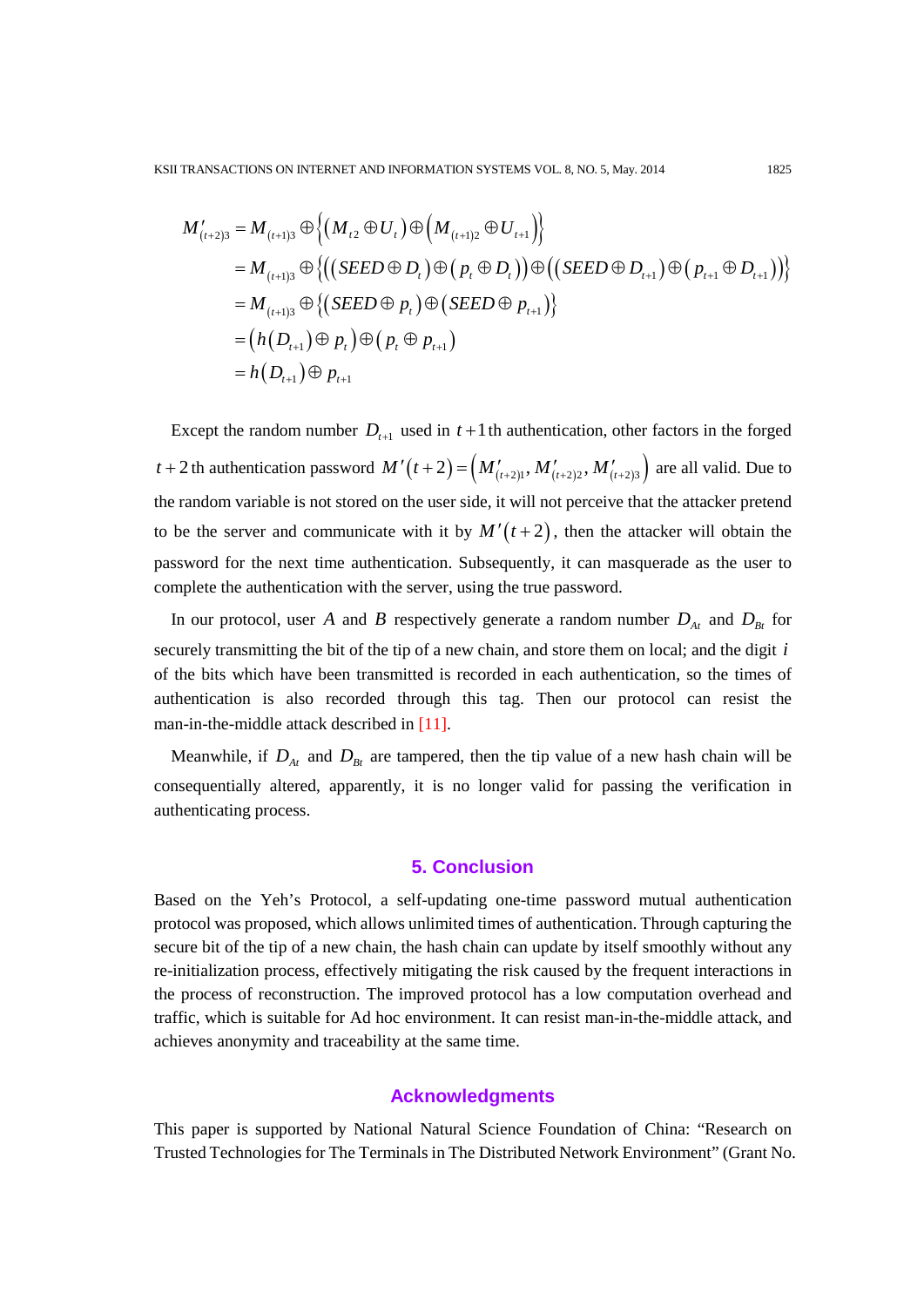60903018), "Research on the Security Technologies for Cloud Computing Platform" (Grant No. 61272543), and "The National Twelfth Five-Year Key Technology Research and Development Program of the Ministry of Science and Technology of China" (Grant No. 2013BAB06B04).

#### **References**

- [1] L. Lamport, "Password Authentication with Insecure Communication," *Communications of the*  ACM, vol. 24, issue 11, pp. 770-772, November, 1981. **[Article \(CrossRef Link\)](http://dx.doi.org/10.1145/358790.358797)**
- [2] N. Haller, The S/Key One-Time Password System, *http://mail.tools.ietf.org/html/rfc1760*, 1995.
- [3] M. Sandirigama, A. Shimizu, and M. T. Noda, "Simple and Secure Password Authentication Protocol (SAS)," *IEICE TRANSACTIONS on Communications*, vol. E83-B, no. 6, pp. 1363-1365, June, 2000.
- [4] T. Tsuji, T. Kamioka, and A. Shimizu, "Simple and Secure Password Authentication Protocol Ver.2 (SAS-2)," *IEICE TRANSACTIONS on Communications*, vol. 102, no. 314, pp. 7-11, September, 2002.
- [5] T. C. Yeh, H. Y. Shen, and J. J. Hwang, "A Secure One-Time Password Authentication Scheme Using Smart Cards," *IEICE TRANSACTIONS on Communications*, vol. E85-B, no. 11, pp. 2515-2518, November, 2002.
- [6] V. Goyal, A. Abraham, S. Sanyal, and S. Y. Han, "The N/R One Time Password System," in *Proc. of International Conference on Information Technology: Coding and Computing*, pp. 733-738, April 4-6, 2005. **[Article \(CrossRef Link\)](http://dx.doi.org/10.1109/ITCC.2005.275)**
- [7] H. Zhang, and Y. Zhu, "Self-Updating Hash Chains and their Implementations," in *Proc. of 7th International Conference on Web Information Systems Engineering*, pp. 387-397, October 23-26, 2006. [Article \(CrossRef Link\)](http://dx.doi.org/10.1007/11912873_40)
- [8] A. G. Chefranov, "One-Time Password Authentication with Infinite Hash Chains," *Novel Algorithms and Techniques in Tele-Communications, Automation and Industrial Electronics*, pp. 283-286, 2008. [Article \(CrossRef Link\)](http://dx.doi.org/10.1007/978-1-4020-8737-0_51)
- [9] X. Wang, J. Zhang, S. Wang, and et al, "A Key Agreement Scheme for Mobile Ad Hoc Networks Based on Password Authentication," *Journal of Software*, vol. 17, no. 8, pp. 1811-1817, August, 2006. [Article \(CrossRef Link\)](http://dx.doi.org/10.1360/jos171811)
- [10] O. Goldreich, *Foundation of Cryptography: Basic Tools*, Cambridge University Press, pp. 64-74, 2001. [Article \(CrossRef Link\)](http://dx.doi.org/10.1017/CBO9780511546891)
- [11] D. H. Yum, and P. J. Lee, "Cryptanalysis of Yeh-Shen-Hwang's One-Time Password Authentication Scheme," *IEICE TRANSACTIONS on Communications*, vol. E88-B, no. 4, pp. 1647-1648, April, 2005. [Article \(CrossRef Link\)](http://dx.doi.org/10.1093/ietcom/e88%E2%80%93b.4.1647)
- [12] C. Li, and M. Hwang, "A Lightweight Anonymous Routing Protocol without Public Key En/Decryptions for Wireless Ad Hoc Networks," *Information Sciences*, vol. 181, issue 23, pp. 5333-5347, December, 2011. [Article \(CrossRef Link\)](http://dx.doi.org/10.1016/j.ins.2011.07.014)
- [13] D. He, M. Ma, Y. Zhang, and et al, "A Strong User Authentication Scheme with Smart Cards for Wireless Communications," *Computer Communications*, vol. 34, issue 3, pp. 367-374, March, 2011. [Article \(CrossRef Link\)](http://dx.doi.org/10.1016/j.comcom.2010.02.031)
- [14] C. Li, and C. Lee, "A Novel User Authentication and Privacy Preserving Scheme with Smart Cards for Wireless Communications," *Mathematical and Computer Modelling*, vol. 55, issue 1-2, pp. 35-44, January, 2012. [Article \(CrossRef Link\)](http://dx.doi.org/10.1016/j.mcm.2011.01.010)